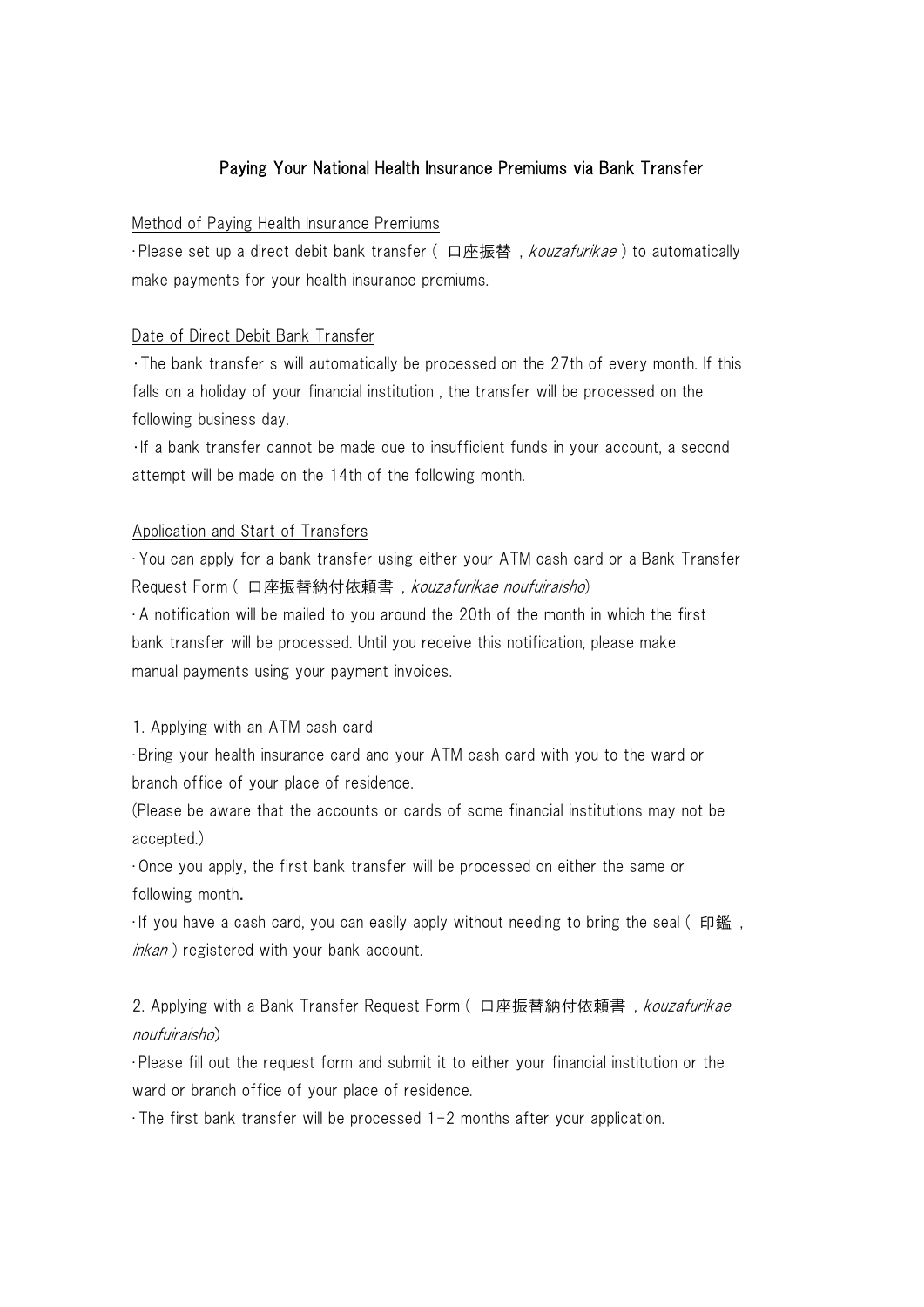(1) Example of how to fill in the bank transfer request form (口座振替納付依頼書, kouzafurikae noufuiraisho) for Japan Post Bank(ゆうちょ銀行, yuucho ginkou):



## Important Points(Write in Japanese.)

①Write your address.

 $\overline{1}$ 

②Write your name exactly as shown on your ATM cash card or bank book (通帳, tsuuchou).

 $\Omega$ Affix the seal that is registered to your bank account on both the 1<sup>st</sup> and 2<sup>nd</sup> pages of the form.

If you have a signature registered to your bank account, sign those pages instead. ④Write the 5-digit number that is on your ATM cash card.

⑤Write the 8-digit number that is on your ATM cash card.